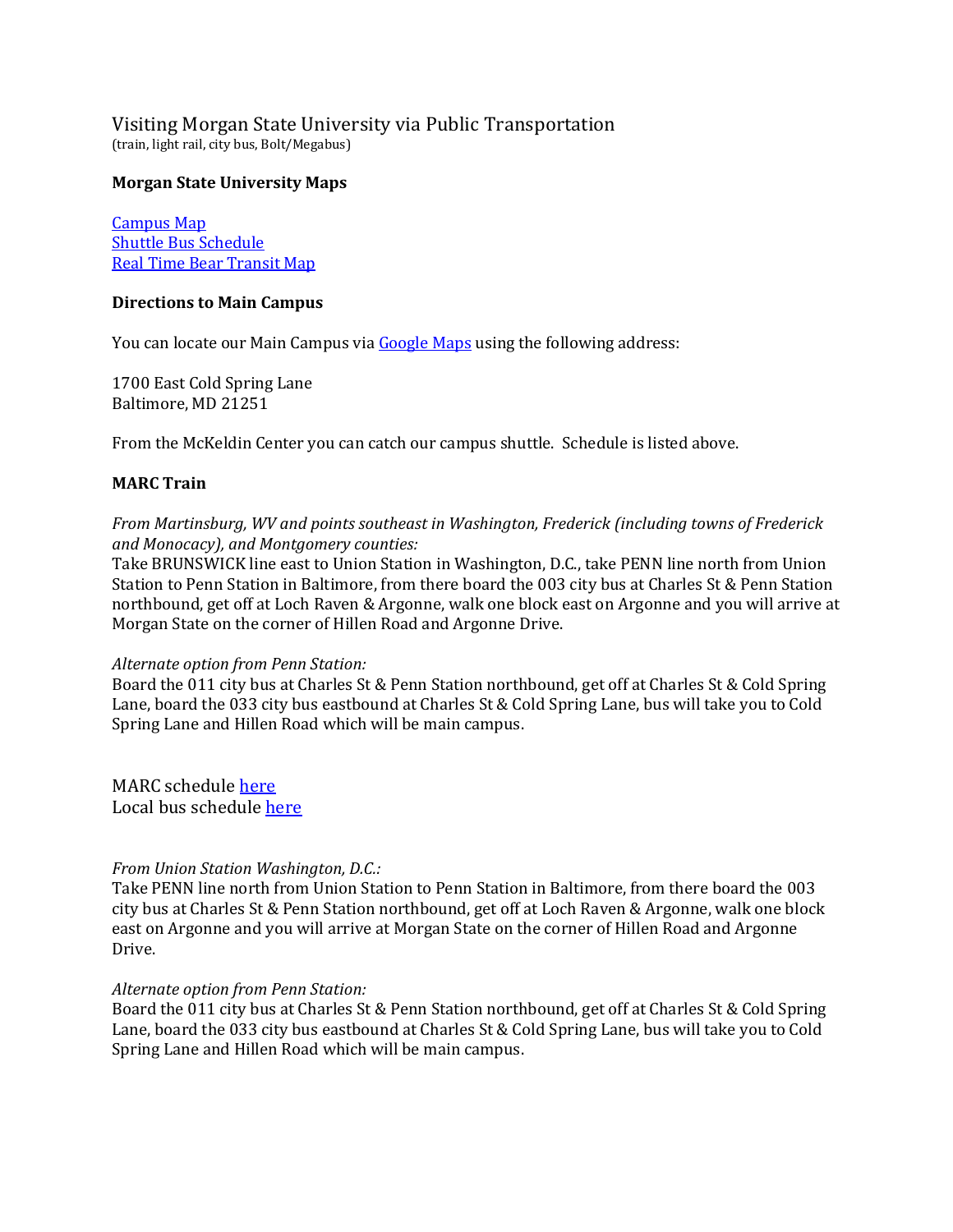# *From Perryville, Aberdeen, Edgewood:*

Take PENN line south to Penn Station in Baltimore, from there board the 003 city bus at Charles St & Penn Station northbound, get off at Loch Raven & Argonne, walk one block east on Argonne and you will arrive at Morgan State on the corner of Hillen Road and Argonne Drive.

# *Alternate option from Penn Station:*

Board the 011 city bus at Charles St & Penn Station northbound, get off at Charles St & Cold Spring Lane, board the 033 city bus eastbound at Charles St & Cold Spring Lane, you will arrive at Cold Spring Lane and Hillen Road which is main campus.

# **Light Rail**

## *From Hunt Valley:*

Take light rail south to Cold Spring Lane, board 033 city bus eastbound at Cold Spring Lane & light rail station, you will arrive at Cold Spring Lane and Hillen Road which is main campus.

# *From BWI Thurgood Marshall Airport and Glen Burnie:*

Take light rail north to Cold Spring Lane, board 033 city bus eastbound at Cold Spring Lane & light rail station, you will arrive at Cold Spring Lane and Hillen Road which is main campus.

Light rail schedule [here](http://mta.maryland.gov/light-rail)

# **Charm City Circulator (free bus that services downtown Baltimore)**

*From the Inner Harbor:* Take the Purple line north to Penn Station, from there board the 003 city bus at Charles St & Penn Station northbound, get off at Loch Raven & Argonne, walk one block east on Argonne and you will arrive at Morgan State on the corner of Hillen Road and Argonne Drive.

## *Alternate option from Penn Station:*

Board the 011 city bus at Charles St & Penn Station northbound, get off at Charles St & Cold Spring Lane, board the 033 city bus eastbound at Charles St & Cold Spring Lane, you will arrive at Cold Spring Lane and Hillen Road which is main campus.

CCC [Next Bus](http://www.charmcitycirculator.com/content/next-bus)